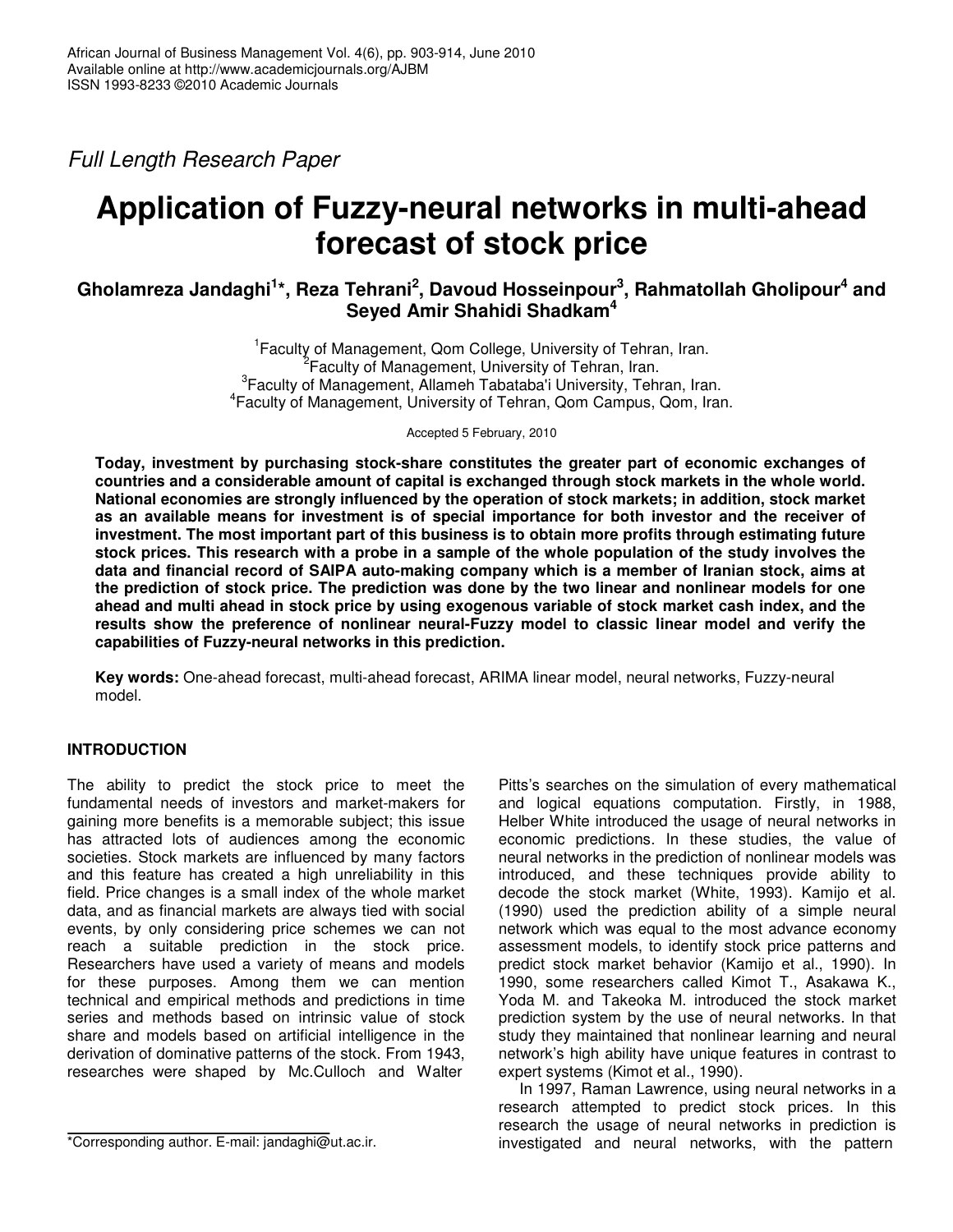identification and discovery capabilities in non linear and chaotic systems, where assessed with more precision and more efficiency. The operations of common techniques in the market like technical analysis, fundamental analyses and regression techniques were compared to neural networks operations. Lawrence (1997) investigated the Efficient Market Hypothesis (EMH) with Artificial Neural Networks (ANN) and Chaos theory. Birgul et al. (2003) used neural networks attempted to predict Istanbul stock exchange market index value. In that research they investigated the results of different kinds of neural networks and classic method prediction, and the results show the preference of neural models to linear models and the other result was the suitability of feed-forward networks for one ahead forecast stock price. Azar and Fsar (2006) modeled the prediction of stock price by Fuzzy-neural networks approach. In this research neural networks and ARIMA models of price data were investigated and neural networks models showed unique properties of quick convergence, high precision, strong ability of function approximation, and in operation criteria they showed noticeable superiority in prediction. Stock holders usually use technical and fundamental analysis or a combination of these two. Technical analyses or chartists are looking for the historical patterns of stock price to predict its future changes. Fundamental analyses which are more common include the evaluation of a company by analyzing and interpreting the major influencer factors of economy, industry and company. Among the major parts of basic analyses is the assessment of financial status and company operation.

Artificial neural networks are intelligent systems which are inspired by the brain. These systems with unique properties such as the ability to learn, generalization and resistance against error can be suitable candidates for predictions in an environment with very complex logic. They do not equal the biological brain, however from two view points, they were similar, one similarity is compounding from individual blocks and another is relation between compounds that apply by networks (Hagan et al., 1996).

The purpose of this study is to drive a model based on Fuzzy-neural networks for the prediction of stock price in exchange, and this research will seek to compare the prediction ability in different time intervals by means of Box Jenkins method in Autoregressive Integrated Moving Average (ARIMA) model. The prominent feature of this study is the ability to do multi-ahead predictions which are seldom attended to in previous studies.

## **MATERIALS AND METHODS**

## **Prediction in stock exchange**

Contrary to fundamental approach which is based on stock and sale interests, economic growth rates, governmental rules and regulations, the chartists believe that the assessment of the intrinsic

value of any stock share is not easy, but previous prices reflect the future prices, so the study of previous records of price can be a great and influential help in determining the future price (Jones, 2003).

In the beginning of 20th century, Dow Theory was established, and was later known as modern technical analysis. In the beginning, Dow's theory was not a complete compound but it was gradually completed by assembling the components of Charles Dow's writings during years, and William Hamilton developed it for the prediction of market changes. The following are Dow's thoughts which were the primary principles of his theory.

- 1. Price represents all data.
- 2. Price changes are not completely accidental.

3. What has happened (price backgrounds) is much more important than its reason (why it has happened) (Stephen et al., 1998).

From 1970 by the publication of the first studies by Eugene Fama, the American economist, there appeared many debates about the concept of efficient market known as Efficient Market Hypothesis (EMH) in scientific meeting.

According to studies, three kinds of efficient markets are introduced which are classified according to the efficiency of market. A market is called efficient if abnormal and anomalous interest is not gained by means of the data existent in the market. He classified the efficient market hypotheses to three different levels; in each of these three levels the prices completely reflect the data of that level. The three levels introduced by Fama for efficient stock market involve weak, half strong, strong and efficient forms (Fama, 1969; Jones, 2003).

Stock market information in the research is classified according to this hypothesis, and different variables which are taken from common indexes in the market are used. Among important indexes are the total return index (TEPIX) in market that shows the whole market price change and is computed as weight average and involves the stock share of all the companies accepted in stock, and in the case the company's symbol is closed or is not traded for some time, the last trade price will be included in the index. The number of stock shares published by the companies is the criterion for weighting in that index. Another important index is cash efficiency and price that in addition to price apply cash dividend on it. This index was added to stock index in 1998 with base equal to the TEPIX. Cash efficiency index is a reflection of the general status of cash dividend paid by the companies and it is obtained by the division of total return index by cash efficiency and price index.

## **ARIMA nonlinear model**

These models are opposite to structural models that are naturally multivariable and expressing the changes in one variable by changes in current and past amounts in other explanatory variables. Time series models are not only funded on theory, but they try to express experientially the features related to observed data. An important set of these models are ARIMA models family.

Gorge Box and Gwilym Jenkins were the first persons who offered a method for estimating these models in 1976. Their method is a practical one which includes four steps of transformation and pre-processing, identification, estimation and diagnostic checking. This method mostly uses the autocorrelation coefficient and partial autocorrelation coefficient (Neter et al., 1992).

One of the problems in ARIMA linear models with Box Jenkins's method is lack of the application of the model on nonstationary time series and this feature leads to the great preparation of time series. Among other disadvantages, we can mention the wide stages and limitation in the extraction of a model with expected precision in prediction. These models are restricted to the diagnosed pattern,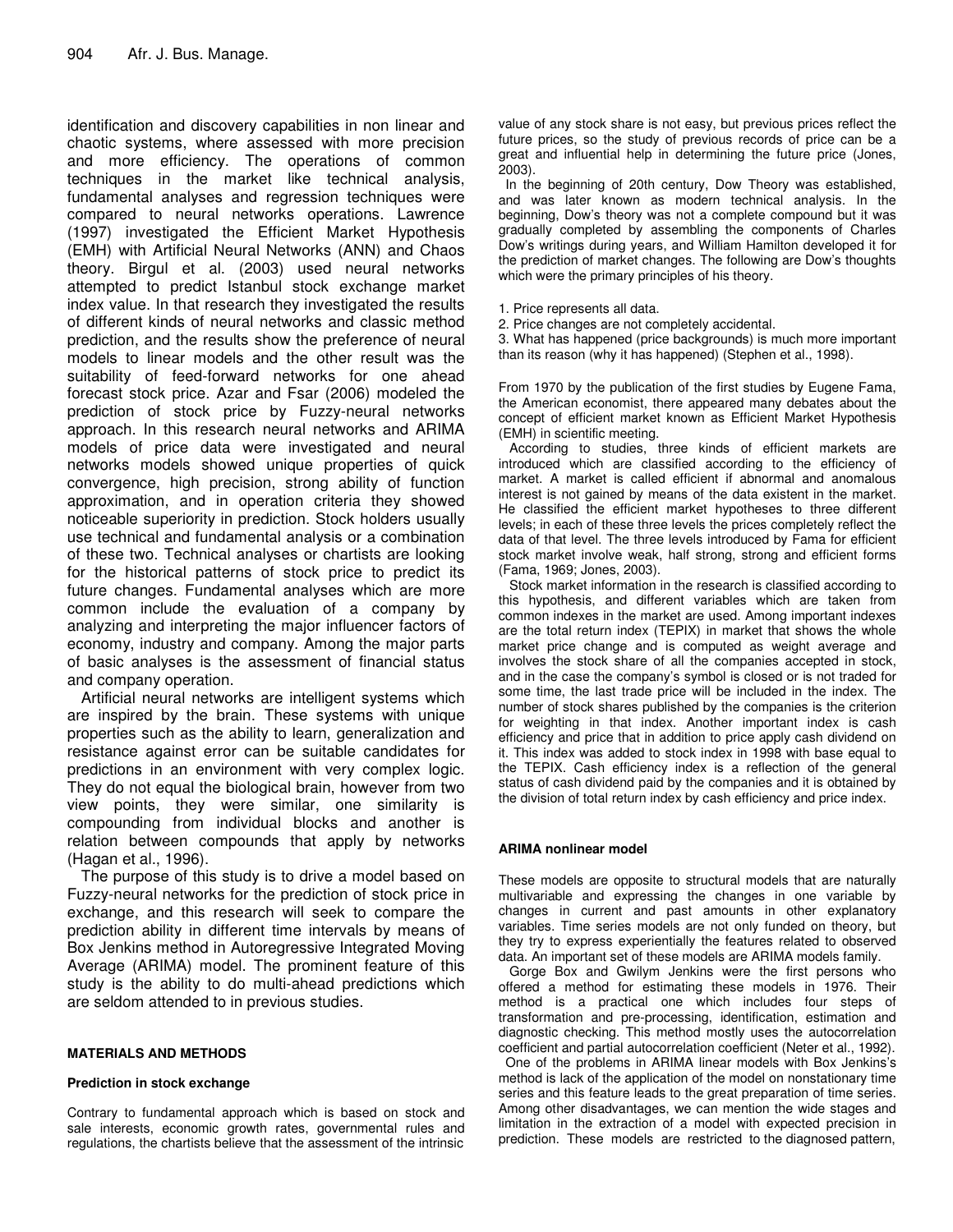

**Figure 1.** The basic structure of the two types of Fuzzy-neural systems.

**Table 1.** The comparison between neural networks and Fuzzy inferential systems.

| <b>Neural networks</b>                    | <b>Fuzzy inference systems</b>           |
|-------------------------------------------|------------------------------------------|
| Prior rule-based knowledge cannot be used | Prior rule-based can be incorporated     |
| Learning from scratch                     | Cannot learn (use linguistic knowledge)  |
| Black box                                 | Interpretable (if-then rules)            |
| Complicated learning algorithms           | Simple interpretation and implementation |
| Difficult to extract knowledge            | Knowledge must be available              |

Ref: Abraham, 2001.

and occasionally the disorder or change in social structures that have direct influence on cause and effect of markets and economic routines in line with society, and may lead to the inability of linear models in estimating the suitable prediction. Their advantage is the explicit arithmetic pattern in the model that facilitates understanding the model for human being.

## **Fuzzy inference systems**

Fuzzy logic offers a means for working with vague features. Fuzzy logic is an explicit way for linking the input space to output space. Fuzzy inference system can utilize the experience and knowledge of an expert by means of the Fuzzy inference rules offered in if-then forms. Fuzzy inference processing includes five steps: input fuzzification, exertion of Fuzzy operators, usage of inference methods, assembling all the inputs and defuzzification.

For gaining a suitable inference system it is necessary for the researchers to study in that subject and express it in a symbolic form completely, correctly and comprehensively. Unavoidably, Fuzzy inferential systems are moving toward deficiency because, although the experts are not willing to mention, the necessary knowledge for these systems is not available well, in addition, expressing subjects to the knowledge correctly and symbolically is very difficult (Nishina et al., 1997).

## **Compounding artificial neural networks with Fuzzy inferential system**

The goal is a learning system to transfer professional behavior to Fuzzy rules. Gaining more information will lead to deeper understanding by brain and finally greater Fuzzy rules for achieving transforming information to rules. Artificial neural networks and Fuzzy models are used in many practical fields, and each one has advantage and disadvantage. Consequently with successful

compound of these two methods, today, Fuzzy-neural networks modeling is applied and used. Fuzzy-neural networks employ Fuzzy understanding system and the ability for neural learning. So, Fuzzyneural system is able to model the unreliability and inner lack of precision of the data due to using the learning ability of Fuzzyneural networks. Performance of systems is influenced by the domain of the problem and comparison to mere neural networks, it yields better results. Another advantage of Fuzzy-neural networks to mere neural network system is its inferential ability by means of logical rules in specific states. Depending on the type of the inferential system in use and sequence of structure, the unified Fuzzy-neural system can be divided into different types (Abraham, 2001). Figure 1 shows the approaches of the two inferential systems. Learning algorithms of neural networks are used for the identification and improvement of Fuzzy inferential system indexes. One important aspect for the system is to offer more precise interpretations about "if-then" Fuzzy rules, because Fuzzy system's principle is translating the vague scientific concepts (Jang and Sun, 1995). For a better comparison between neural networks and Fuzzy system, some of their major differences are given in Table 1.

#### **Adaptive Neuro-Fuzzy inference system (ANFIS)**

One of the most important Fuzzy systems is the adaptive Fuzzy neural inference systems (ANFIS). In such systems, the inference Fuzzy system uses neural networks to compensate for the weak points of Fuzzy reasoning. Their major advantage is that they can use neural networks learning ability, and prevent the expensive consumption of time for adjusting the rules of inferential motor in the Fuzzy reasoning system. In practice, there is no restriction in the functions of adaptive networks-nodes, unless they need to be derivative. The only structural limitation of network shapes is their being feed-forward. In contrast to these minor limitations, adaptive networks usage has increasingly and widely developed in practical fields. Below a class of adaptive networks was investigated which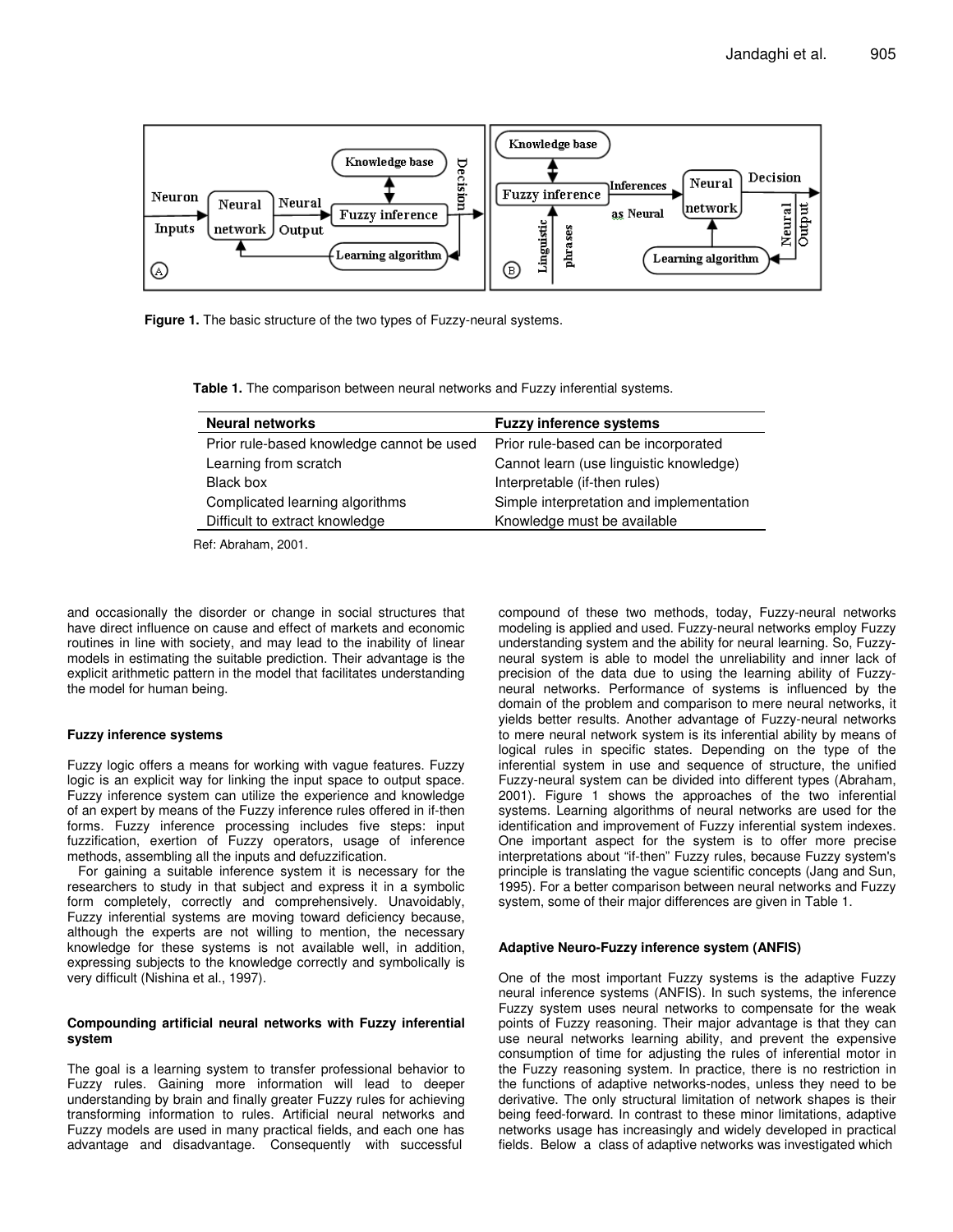

**Figure 2.** Structure of an Adaptive neural network.

are practically equivalent to Fuzzy inferential systems, with a structure similar to Figure 2 (Jang, 1993). Imagine, there is Fuzzy system which includes two input variables and one output variable and the following rules are the two Takagi Sugeno's if-then rules in it.

Rule

one: *if x is*  $A_1$  *and y is*  $B_1$  *then*  $f_1 = p_1 \cdot x + q_1 \cdot y + r_1$ Rule  $i\pi$  *is*  $A_2$  *and*  $y$  *is*  $B_2$  *then*  $f_2 = p_2 \cdot x + q_2 \cdot y + r_2$ 

The ANFIS layers and nodes are defined as the following:

First layer: every node in this layer is a square node with a node function.  $O_i^1(x) = \mu_{A_i}(x)$  , so X is the input to i<sup>th</sup> node and  $A_i$ is the linguistic label (small, large, medium) suitable for this node function. In other words,  $O_i^1$  is the membership function and it specifies a degree of membership for X in A set. Usually,  $\mu_{A_{i}}^{}(x)$  , bell shaped function and Gaussian function with a maximum amount of 1 and a minimum amount of 0. When their parametric values change, the shapes of function change accordingly and different forms are devoted to membership function in this layer. Parameters in this layer are as premise parameters and they are also known as left hand side parameters (LHS) (Jang et al., 1997). Second layer: Every node in this layer is presented like circle with a product sign  $(\Pi)$  which yields the input signal coefficient as product.

$$
O_i^2(x) = \mu_{A_i}(x) \times \mu_{B_i}(x) \tag{1}
$$

Third layer: every node in this layer is a circle with N label. In this layer the ratio of i<sup>th</sup> rule's firing strength to the sum of all the amounts of the previous layer's Fuzzy rules' firing strength is calculated:

$$
O_i^3(x) = \overline{w}_i = \frac{w_i}{w_1 + w_2} \quad ; \ i = 1,2 \tag{2}
$$

The output of this layer is the normalized firing strength. Forth layer: Every node in this layer is a square with a function like the following:

$$
O_i^4(x) = \overline{w}_i f_i = \overline{w}_i (p_i x_1 + q_i x_2 + r_i)
$$
  
(3)

In which  $\overline{w}_i$  is output of the forth layer and  $\set{p_i, q_i, r_i}$  are the parameters of the set. They are also known as right hand side parameters (RHS). The parameters of this layer are considered as constant. One suitable way for determining the constant parameters is the use of the least square error algorithm.

Fifth layer: the single node of this layer has  $\sum$  label which computes the total output of the sum of all input signals as follows:

$$
O_i^5 = \sum_i \overline{w}_i f_i = \frac{\sum_i w_i f_i}{\sum_i w_i}
$$
 (4)

ANFIS uses past-propagation learning to compute premise (parameters related to membership function identification) and uses the estimation of error rate decline for priority of parameters (Jang, 1993).

#### **Learning in Fuzzy-neural systems**

The basic learning rule of adaptive networks is based on the gradient descent and chain rule, which was proposed by Werbos in the 1970's. However, due to the state of artificial neural network research at that time. Werbos' early work failed to receive the attention it deserved. In the following presentation, the derivation is based on the Jang's work (Jang, 1991a, 1991b) which generalizes the formulas in study of Rumelhart et al. (1986) and Whitley et al. (1996). Since the basic learning rule is based on the gradient method which is notorious for its slowness and tendency to become trapped in local minima, researchers such Jang Proposed a hybrid learning rule which can speed up the process substantially both the batch learning, the pattern learning and the pattern learning (Jang , 1993).

Here we proposed a hybrid learning rule which combines the gradient method and the least squares estimate (LSE) to identify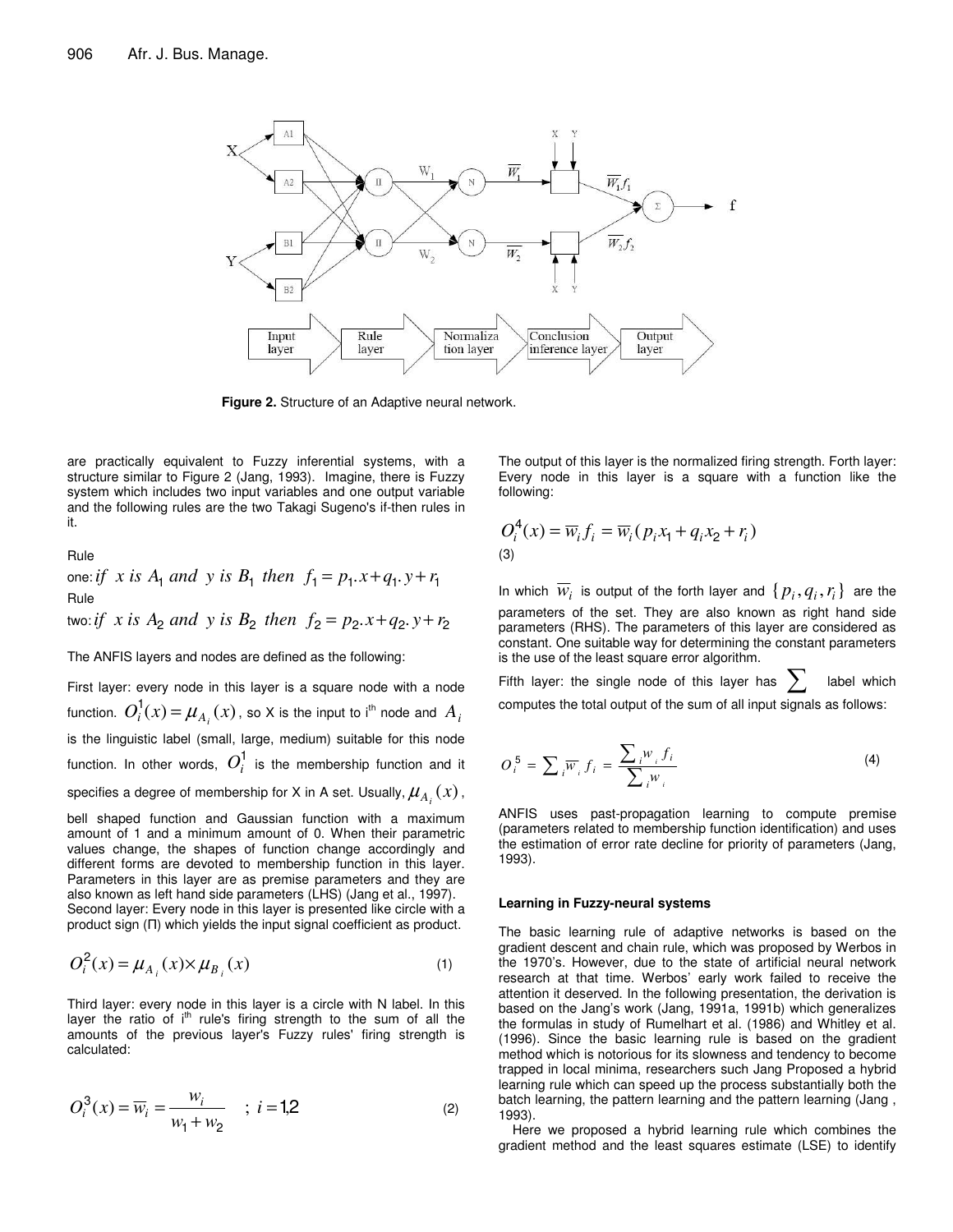**Components Forward pass Backward pass** Premise parameters Fixed Gradient descent Consequent parameters Least squares estimate Fixed Signals **Node outputs** Error rates

**Table 2.** Two passes in the hybrid learning procedure for ANFIS.





**Figure 3.** The conceptual model of the research (inspired from EMH theory).

parameters. It combines the gradient method and the least squares estimate to update the parameters in an adaptive network. Each epoch of this hybrid learning procedure is composed of a forward pass and a backward pass. In the forward pass, we supply input data and functional signals go forward to calculate each node output. In the backward pass, the error rates (the derivative of the error measure on each node output) propagate from the output end toward the input end, and the parameters in are updated by the gradient method. The comparison of the features of forward and backward pass is given in Table 2 in this form: First part: The input patterns are propagated and when it is assumed that logical parameter of the current cycle are considered as constant in training information, the prior optimum parameters are estimated by repeating the least square error average process. Second part: In the second part the patterns are repeated again and in this epoch, the past-propagation mechanism is used to correct the logical parameters while the prior parameters are held constant. This scheme is used as long as learning procedure is needed. For Fuzzy-neural systems with Mamdani influences the learning with superior techniques (past-propagation learning) and is applied for the purpose of training and modifications of the membership functions parameters (Jang, 1993; Kosko, 1993).

#### **Statistical population of research**

The population of this study is the stocks distributed in stock exchange of Iran. Stock price as the feature under investigation in the population is the subject of this study which originates from stock market activities and society of investors reactions to the recent revolutions. This study focused on the trend analysis and studied the stock behavior in an accepted company in stock market

and used a model to investigate the Fuzzy-neural network-s prediction ability.

## **METHODOLOGY OF THE STOCK PRICE PREDICTION MODEL**

Figure 3 shows influences of the informational factors on stock price in exchange market according to efficiency market hypothesis that forms the conceptual model of this study. The purpose of this study is to create prediction model for stock price which select the most influential factor in weak efficient market, and use them by classical statistic methods and artificial intelligence to simulate the complex interactions in exchange environment.

Regarding the conceptual model presented in Figure 3, Fuzzyneural device will be used for a simulation of complex interactions, estimation of stock price and linear modeling with use for investigating the Fuzzy-neural-s modeling ability. Software tools for prediction of stock price in both modeling method are presented below and collection and preparation of information is preformed by Access and Excel 2003 software.

1. Nonlinear Fuzzy-neural modeled by ANFIS adaptive network for non-linear model simulation, Matlab version 2007b software is used.

2. Linear ARIMA modeled by Box Jenkins techniques for linear model simulation, Eviews version 5.0 is used.

#### **Case study of this article**

With the help of some of stock exchange experts, we identified the companies accepted in Iranian stock exchange based on criteria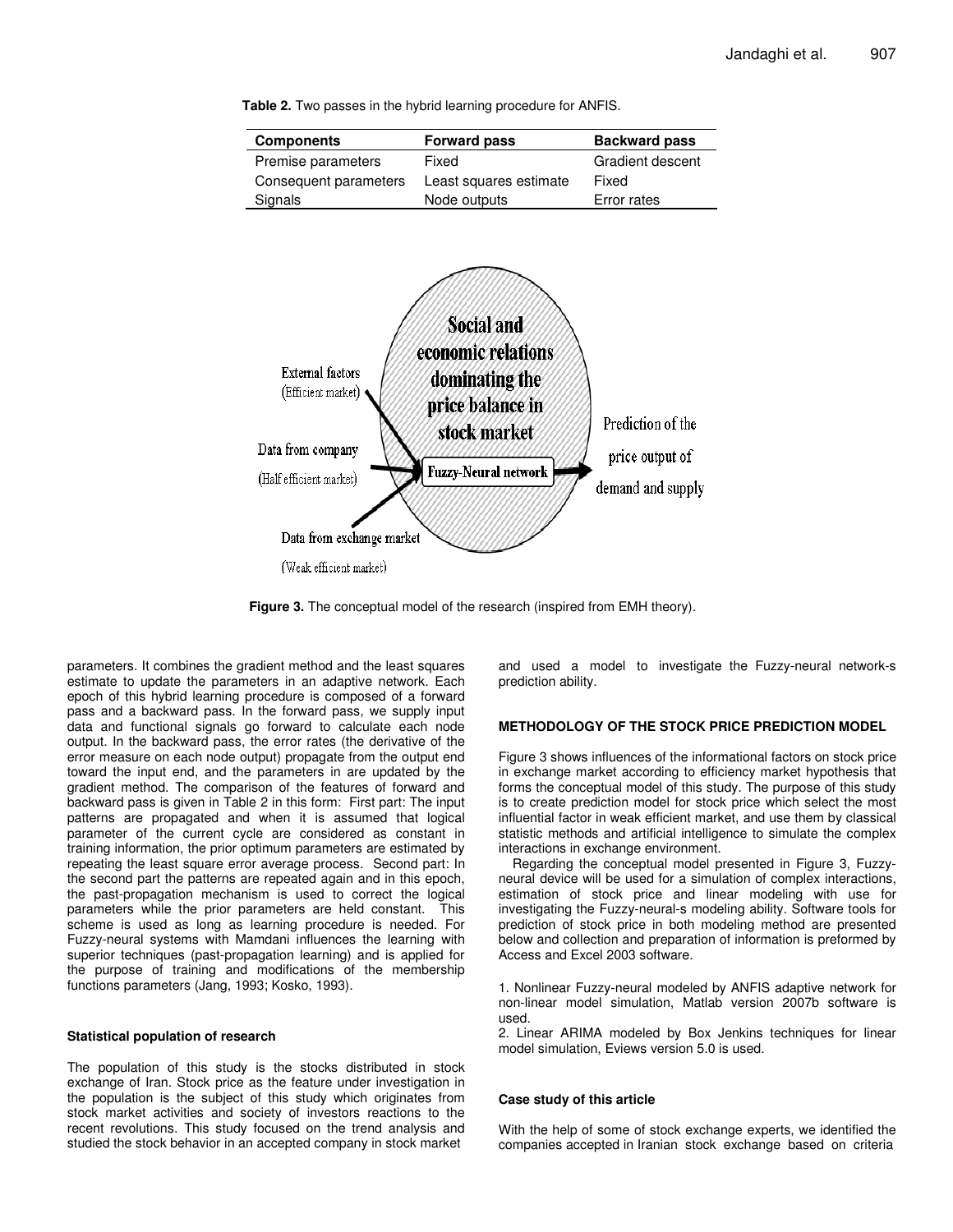that has been required for prediction model and finally, after random selection of the names of some companies, the companies possessing primary qualifications was selected. As among classical statistic models suitable for the stock price prediction by price backgrounds, autoregressive and moving average models are applicable and the major model of research is based on Fuzzyneural networks, it is clear that the requirements of these models are the discriminatory factors for selecting the sample (the company). Some of the required factors are having enough interchange events in stock market and having experience of steady stock exchange in consecutive days and with natural price scheme as well as access to company financial records during price derivation. Finally, regarding the election stages, SAIPA Company was selected form among the members of Iranian stock exchange organization. Time span of the study is from the beginning of the time that data banks of stock market organization presented price information together with exogenous variable of stock market. This information is available in time intervals from 2001/04/10 in database of Iranian stock exchange organization. In this study, regarding conceptual model, the research variables are classified as the following:

- 1. Previous records of the stock.
- 2. Previous records in stock market.

The major variable of this study which is used in time series is the last price of stock exchanged by SAIPA, and regarding preference in the usage of endogenous variables in the model, one data is selected as the most suitable from the data represented in weak efficient market (stock markets indexes). For exogenous variables, each stock records and stock market indexes in every opening of the stock hall are used, which are recorded from 2005/11/27 to 2008/05/25 with 490 records in official website of Iranian stock exchange. Regarding the conceptual model of the study its variables are classified as the following:

1. The major variable: The last traded price on board every day.

2. Variables from stock records: the amount of shares exchanged every day and the value of exchanged shares in every day.

3. Variables from stock market records: the total return index, the weight index of fifty superior companies, index of industry, the cash and price efficiency, the cash efficiency, the price index of fifty superior companies

4. The selected exogenous variables: value of exchanges, the amount of exchanges, total return index of the whole stock, index of industry, the weight index of fifty superior companies, price index of fifty superior companies and cash efficiency.

#### **Investigation and preprocessing of data in input variables**

The first step in using the model, is preparing the input data to take most advantages from statistical models and artificial intelligence. The price of stock usually undergoes changes beyond natural interactions of supply and demand. The cash dividends payable among stock holders and increase of capital through appropriation of stock or bonus stock and breaking of stock are some of the factors that directly affect the price of stock in exchange market, in other words they create the diluted prices (Jahankhani et al., 1995). The effect of dividend, after every phase of dividing the interest and decline of price, equals the amount of interest, and for modifying the price series the amount of the dividends interest is reduced from the pay-date and before according to the following formula:

The price after payment of dividends interest  $=$  The price before meeting – the dividends interest paid (5)

The effects of increasing capital on previous prices should also be

modified according to growth ratio, using the following formula:

$$
P_2 = \frac{p_1 + \beta I}{1 + \alpha + \beta} \tag{6}
$$

In which  $P_{1}$  is the growth before capital increase,  $P_{2}$  is the price after capital increase,  $I$  is the nominal value of each stock,  $\beta$  is the growth percentage from cash shared by stock holders and  $\alpha$ is the percentage of the capital growth from deposits.

#### **Interval investigation in exogenous variables**

Application of exogenous variable increases model's inferential ability and the model uses the exogenous variable as the factor having regular and more stable rules in relation to the stock price itself and this feature offers more rule-governed predictions (in relation to predictions merely based on stock behavior experience). The best candidates should be investigated from the viewpoint of cross-correlation with intervals larger or equal to a day before in the exogenous variables during 2005 to 2008. It is apparent in social and economical interactions. Because every change in the variables in stock market does not show its effects completely at the same time and the best way of investigating the exogenous variables is through "cross-correlation". The results of this investigation for exogenous variables in time series during 2005/11/27 to 2008/05/25 (with 490 data) was the one day before of "cash efficiency index" with the best and largest correlation equal to 0.855.

#### **Preparation of input data in nonlinear modeling with Fuzzyneural systems**

Input data should be normalized for analysis in neural networks, because input neurons should enter the network in equal scales because large data affect the importance of small data and cause error in weight distribution scheme. So in these networks we first prepare the input data to meet the needs of the model in use. But in Fuzzy-neural networks, depending on the architecture design, this issue may not be sensitive and complicated. In ANFIS Fuzzy-neural networks on which we had been focused for prediction and are among compound Fuzzy-neural systems, input structure transports the data through Fuzzy inference system.

So regarding the primary needs of Fuzzy systems, they should cover domain of variables, in fact this is the normalization of input data. But keep in mind that the second purpose of input data normalization is defining the limits of variables and in doing so, we let the system to know the upper and lower limits of the variables. In Fuzzy systems, this can be done by determining the upper and lower limits of Fuzzy systems, but the problem is that membership functions especially Gaussian and bell shaped functions are less sensitive to large numbers. So we normalize the input data in the last modified stock price series and exogenous variable of the cash index of market (Berry et al., 2004). For normalization of data we use the following formula:

*Normalized data* = 
$$
\left(\frac{x_t - (x_{\min} - |0.2 x_{\min}|)}{(x_{\max} + |0.2 x_{\max}|) - (x_{\min} - |0.2 x_{\min}|)}\right)
$$
 (7)

In this formula a maximum increase of twenty percent and a minimum decline of twenty percent are taken into account to cover the probable domain change in prediction period. In this system normalization is carried out under the Fuzzy or linguistic variables and other normalization is carried out for the continuum of input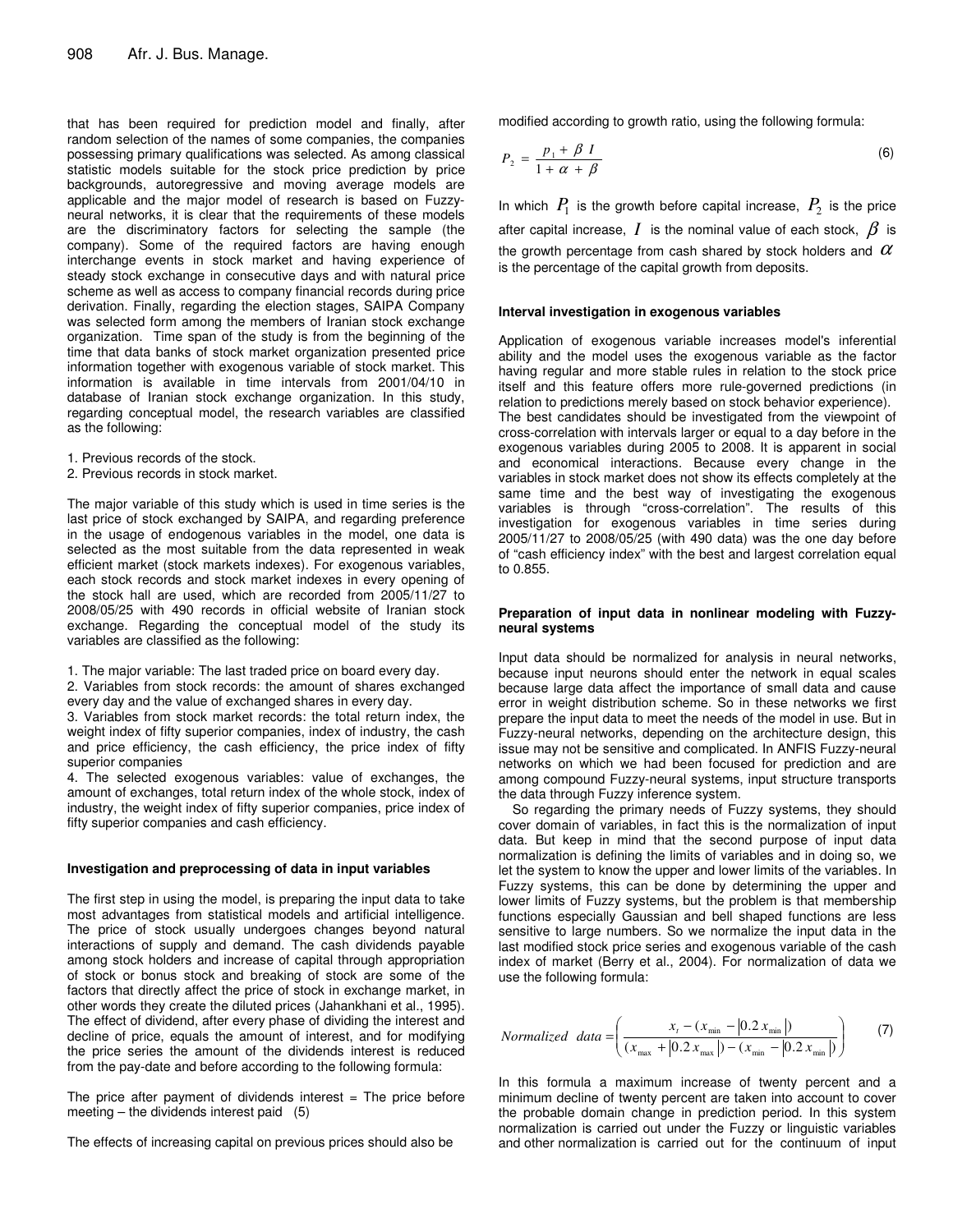| <b>Criteria</b>   | 375 observation        | 115 testing data       |  |
|-------------------|------------------------|------------------------|--|
| Prediction domain | one day-ahead forecast | one day-ahead forecast |  |
| <b>MSE</b>        | 1089                   | 468.1                  |  |
| MAD               | 10.01                  | 16.71                  |  |
| R-square          | 0.9952                 | 0.9931                 |  |

**Table 3.** Properties of one-ahead prediction by ANFIS in price series.

data into the Fuzzy system. The data included 490 data that are formed in daily periods for each appearance on the stock hall board and to be able to apply it, the existent data are divided with the ratio of one to three into 375 training data or model approximation and 115 testing data for checking the model.

## **The architecture of the network for prediction**

Typology of the network includes number of the network layers, number of the outputs, type of the membership functions and linguistics variables which are of network properties.

ANFIS networks have a known structure which has developed as in Figure 2. These networks include five layers. Among the architectural properties that should develop for the model, it can mention the number of input variables and linguistic variable and membership function's types. In neural networks, because the inner operation of the network is not clear, trial and error and experience is often used for identification of architecture. Unavoidably, many of the ANFIS models should be investigated with different topologist for attaining the optimum model. The model with minimal error indexes and maximize R-square is better model. The most important limitation is that with increasing the number of input variables the number of network parameters progressively increase. For testing the models in this study, the programming Matlab 2007b software is used for different input variable sets of time series in ANFIS system and reach to an optimum model. These variables constitute a schema which will introduce time series to the network and exogenous is the side variable that was selected in the crosscorrelation analysis.

As in Fuzzy-neural networks, there is no specific arithmetic pattern for the estimation of parameters, the model identifies the coefficients by learning and forms new membership functions. As these parameter modifications are carried out in input/output membership functions, they cause the formation of nonlinear model for which the best learning is applied by hybrid method (Hagan et al., 1996). That identification of a suitable model is done through repetitive trials and experiments for different components of the architecture of ANFIS networks and for finding the suitable model for it, different models are tested by the use of ANFIS module implemented in Matlab software. On the other hand, regarding the demonstration in preference comparison of ANFIS Fuzzy-neural network operation to ARIMA linear model, series modeling data set and exogenous variable with equal interval times, thus is focused on to attain equal conditions for both of the models. So estimation of prediction model has attempted with 375 modeling data and 115 testing data. Different input variable set were identified and inserted in the series with a range of about 100 latter time intervals: as the following:

input = {ts(t-a), ts(t-b), ts(t-c), ..., cash efficiency(t-1)} ...  
 : {a,b,c,..\} 
$$
\in
$$
 Random[0,100] (8)

For investigating our expectations from the model, two series of

prediction is carried out, one is the several days prediction in which the model predicts several future days by its current training that has been called multi-ahead forecast and the other one is the one day prediction in which the network employs modeling epoch training and uses the real data for the prediction of only one day after and was called one-ahead forecast. Neural model tries to minimize its errors in relation to favorite results. So the best model for one-ahead forecast is the one which has the least errors in its prediction for one day after by the use of the real data of previous days. While the best model for multi-ahead forecast is the one which has the least errors in its estimation of the price of next several days by the use of latter predicted data.

## **RESULTS**

## **One day prediction**

To select the best predictive model in this research, About 500 input variable sets in models were tested. The best ANFIS model was selected based on parameters set of input variables in regards to the best predictive performance indexes, as the following:

$$
input = \{cash efficiency(-1), ts(t-1)\}\tag{9}
$$

ANFIS model with the input variables of the previous day's cash efficiency index  $input 1 = cash efficiency (t-1)$  and previous day stock price *input*  $2 = ts(t-1)$  was able to forecast with determination coefficient 0.9971, by 375 primary modeling data for the whole range of 490 data. This prediction can be accounted for in conditions completely equal to one-ahead forecast in ARIMA model for same test data. Although the model uses real data in the test range, it does not improve learning and its parameters on test data. As the results and real criteria for prediction are shown in Table 3, SAIPA stock price prediction for the whole range of price time series (490 real data from 2005/11/27 to 2008/05/25) by the thought model in modeling data range (375 prior data). As can be seen from Table 3, the R-square of the training data is 0.9952 showing a good fit. When the model was tested on 115 testing data, it showed a reasonably good performance in prediction. Predicted stock price on testing data after denormalizing operation, is presented in a graph in Figure 4. This is called the first ANFIS model. The upper graph in Figure 4 shows the actual and forecasted graphs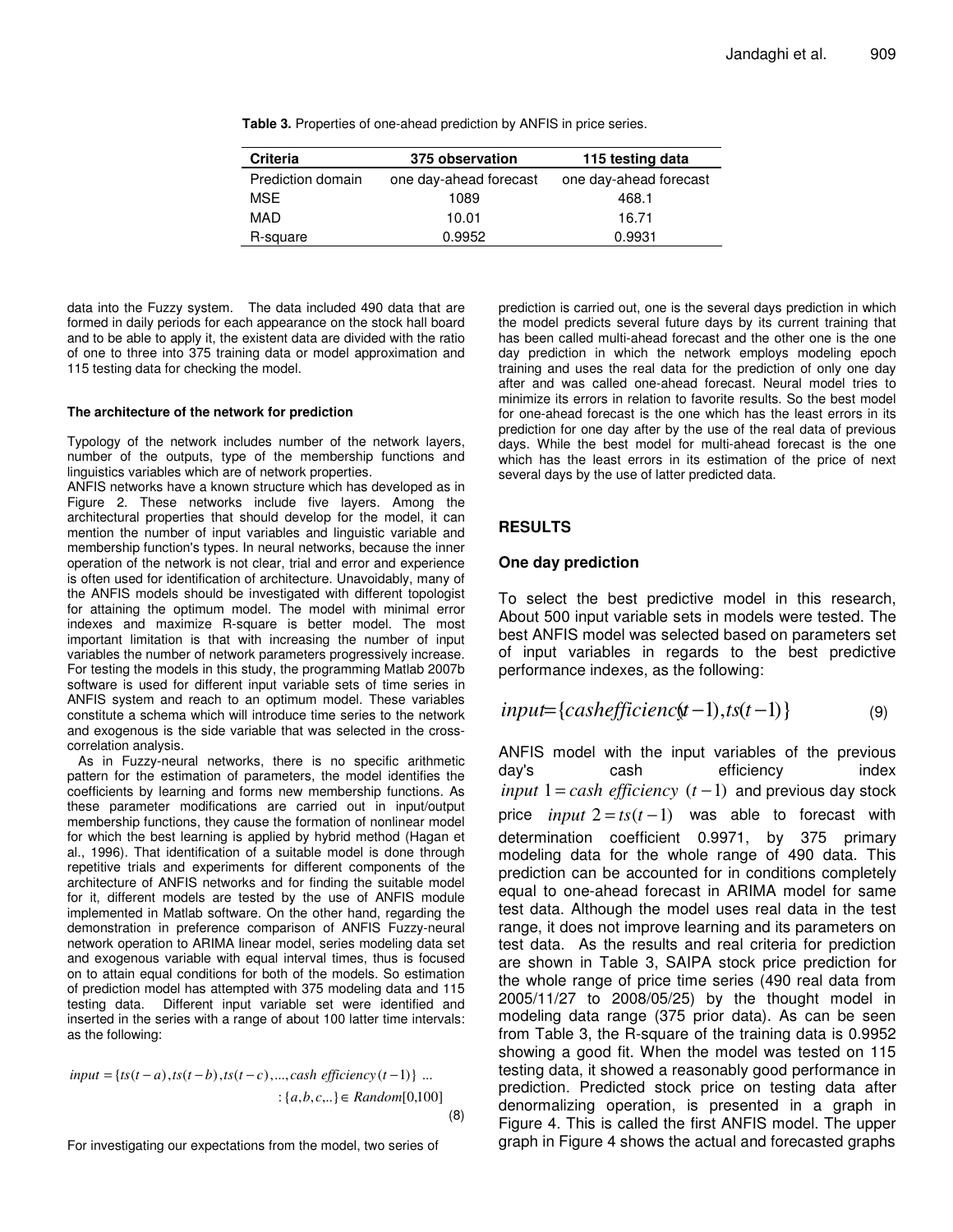

**Figure 4.** One-ahead prediction of the first ANFIS model in stock price of SAIPA.

| <b>Criteria</b>   | 375 observation         | 115 testing data        |  |
|-------------------|-------------------------|-------------------------|--|
| Prediction domain | 375 days-ahead forecast | 115 days-ahead forecast |  |
| <b>MSE</b>        | 13753                   | 20564                   |  |
| MAD               | 82.51                   | 120.33                  |  |
| R-square          | 0.9086                  | 0.6982                  |  |

**Table 4.** Properties of multi-ahead prediction by ANFIS in price series.

over the test data. The solid line is the graph of the actual data and the dashed line shows the forecasted graph which seems reasonably good forecast. The lower graph shows the error of the forecast over the test data.

## **Multi-ahead prediction**

One solution for multi-ahead forecast is training the network for such predictions, this means that the network predict its future range and then modify its coefficients according to estimated errors in future range which is beyond the domain of this study and needs a lot of probe and change in network structure.

The other solution is that ANFIS network estimate price at next day according to its existent structure with forecasted price on later period. To achieve this property, we investigated models with input variable set in 100 interval times by programming in Matlab software and ANFIS module. This program by applying the predictions

the predictions of the several next days. The result of the investigation of multi-ahead prediction of different variable set in ANFIS model is the following:

of itself in its input presented the ability for investigating

$$
input = \{cashefficient(y-1), ts(t-1), ts(t-64)\}\tag{10}
$$

In this variable set, the model was able to obtain the best multi-ahead prediction among the several investigated set, with deterministic coefficient in testing data equal to 0.908 and 0.698 in modeling data domain. The summary of the results of this model are illustrated in Table 4. 115 day-ahead prediction of SAIPA stock price based on the whole domain of price time series (490 real data from 2005/11/27 to 2008/05/25) by the trained model in modeling data domain (375 primary data) is illustrated in a graph in Figure 5 after demoralizing operation. It is necessary to mention that the reason for increase in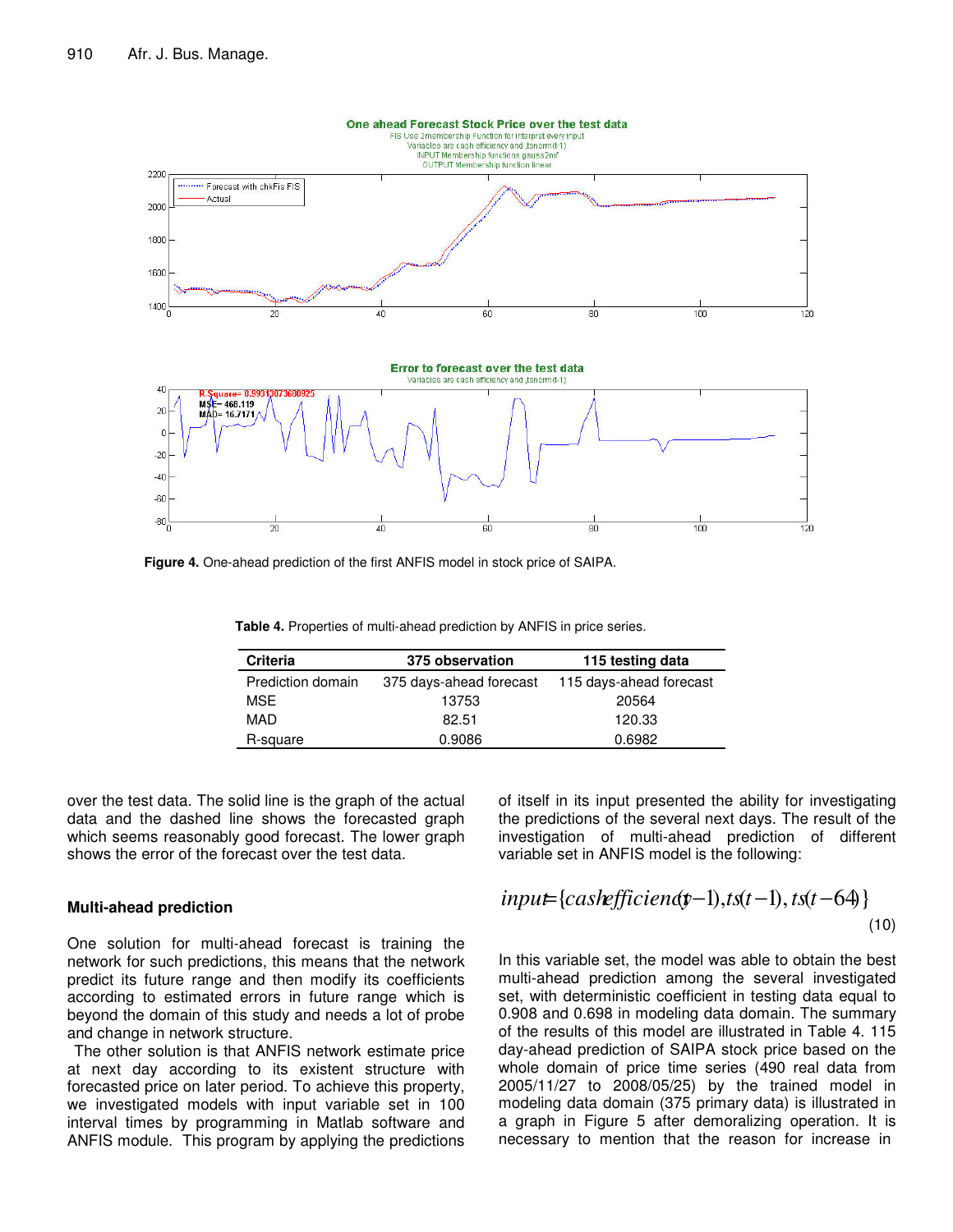

**Figure 5.** Multi-ahead prediction of the ANFIS model in stock price of SAIPA.



## Trained input FIS membership Function

INPUT Membership functions gauss2mf

**Figure 6.** Membership functions of the first ANFIS model after training.

prediction domain to 179 is that input data includes 64 previous time interval of prediction domain. This is termed as the second ANFIS model. The upper graph in Figure 5 shows a weak fit for second ANFIS model rather than first model. The error of the forecast is seen in the lower graph of Figure 5. This means that the 115-ahead forecast has a weak performance.

## **Structural investigation of superior models in order to Inputs**

The first model by receiving two inputs, stock price of previous day and cash index of previous day stock market, became the best predictors of the current day among the tested models. This model is obtained from seven random input variable set in 100 latter time interval and six membership function for forming fuzzification structure in Fuzzy inference unit tested, such as: Gaussian, linear, triangular, trapezoid, sign, bell-shaped and slope functions. The second model achieved a better estimate in multi-ahead forecast with adding a new variable on prior input variable set. This variable (t-64) reduced the dependence of output on recent data and prepared the suitable data for predictions of the next several days. Figure 6 illustrates the input membership functions after training process in first Fuzzy-model with two variables and Figure 7 shows the input functions of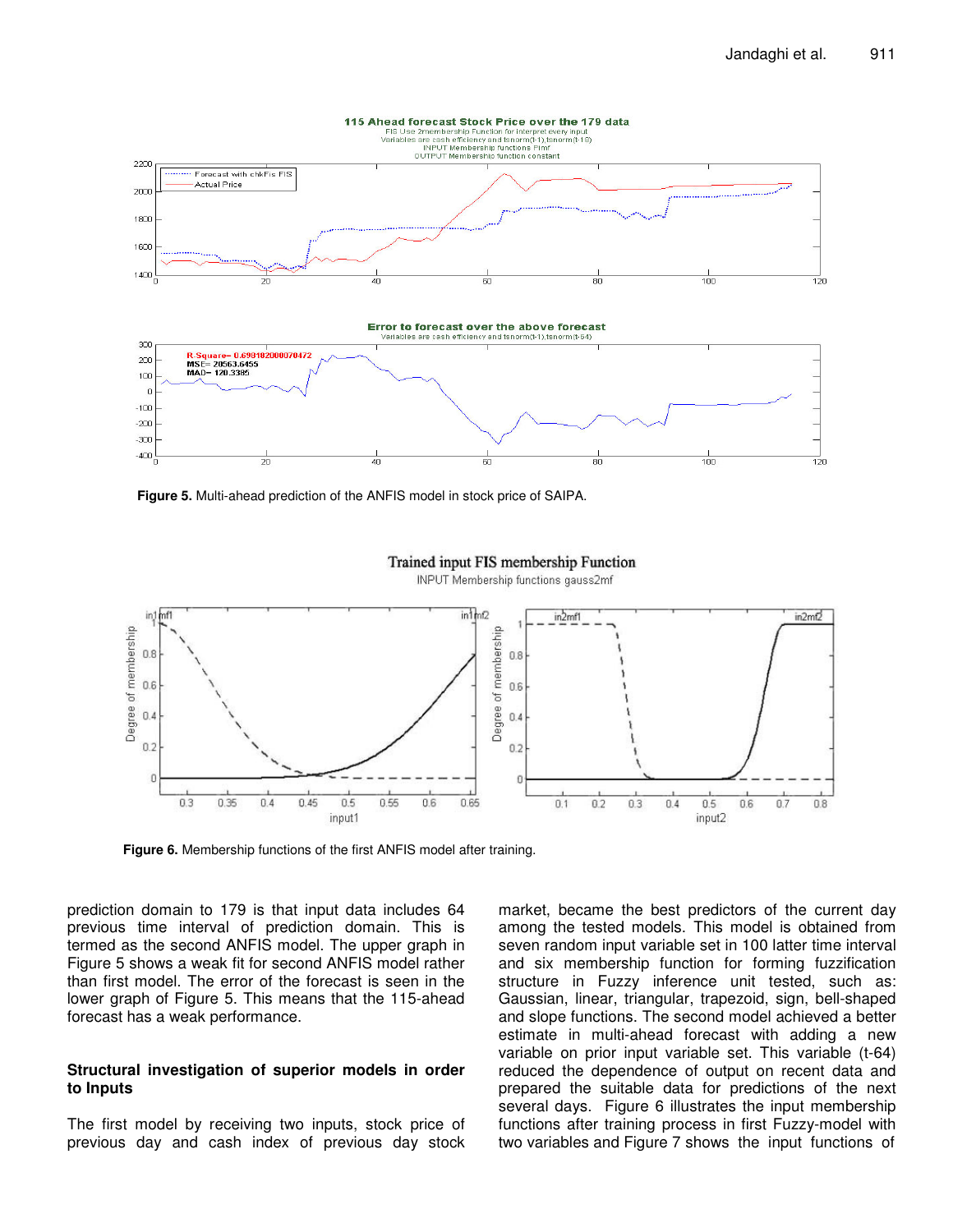

Trained input FIS membership functions **INPUT Membership functions Pimf** 

**Figure 7.** Membership functions of second ANFIS model after training.



**Figure 8.** Training error in different epoch in A- training data, and B- testing data.

second ANFIS model after trained on 375 training data with the three input variable and two linguistic fuzzification variables.

## **Error amount in every training epoch of superior models**

After every iteration model training, the model that receives the amounts from the beginning to the end of 371-day training domain and error amount of the model next epochs (training times of every input set) gets improved. Error amount in training epochs in different sequences on first ANFIS model is illustrated in Figure 8a, and error amount in test data in different sequences is illustrated in Figure 8B.

## **Model testing and analysis**

For making sure of model operation, the prediction by Box-Jenkins classic device was also investigated. We use both models for the same time periods and exogenous variables and compare the results of the two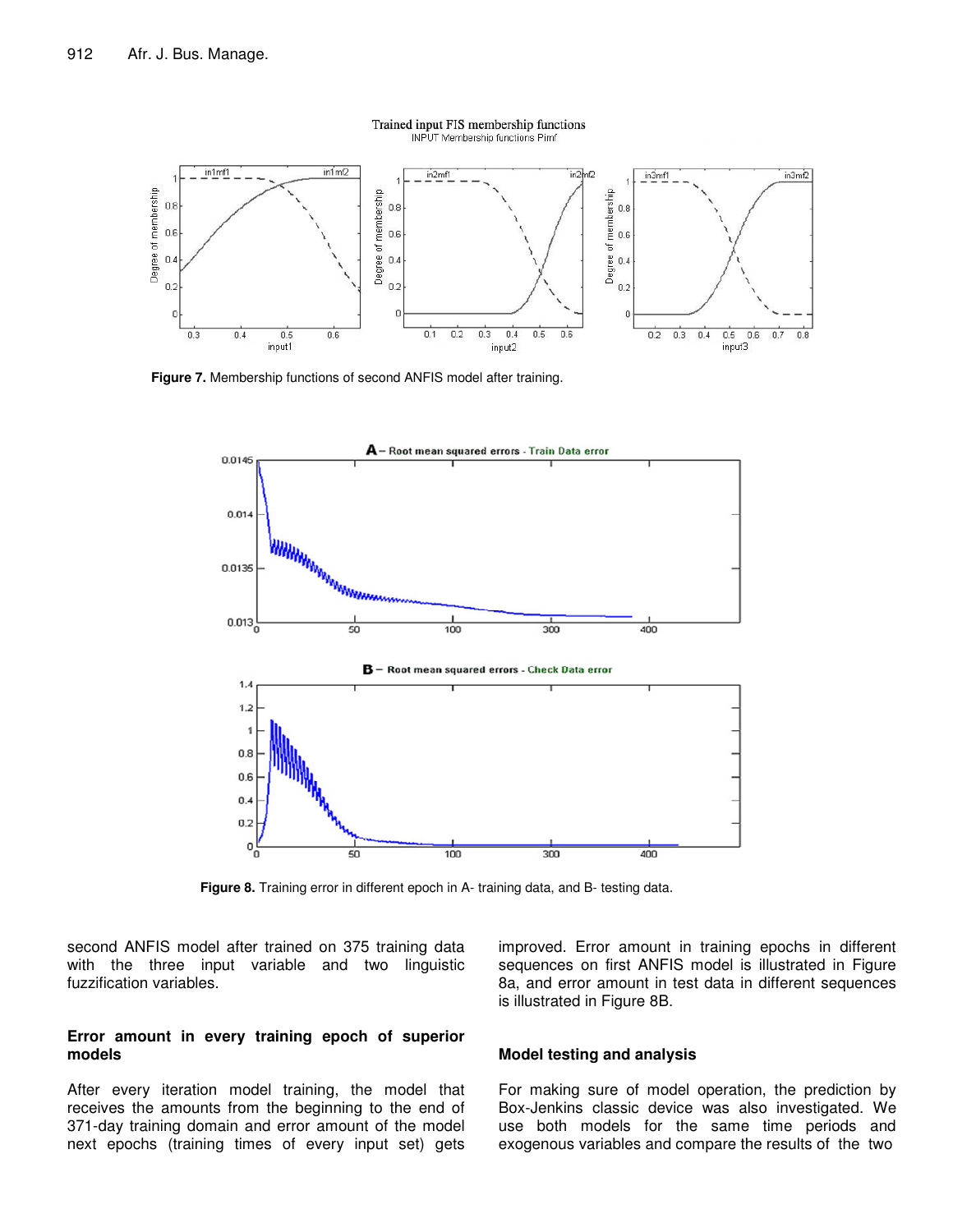| <b>Models</b> | 375 observations modeling data |           | 115 observations testing data |               |               |
|---------------|--------------------------------|-----------|-------------------------------|---------------|---------------|
|               | <b>Criteria</b>                | One-ahead | 375 day-ahead                 | One-day ahead | 115 day-ahead |
| ARIMA         | <b>MSE</b>                     | 2900.51   | 76029.82                      | 582.20        | 43239.82      |
|               | MAD                            | 17.44     | 213.03                        | 17.29         | 190.90        |
|               | R-square                       | 0.9872    | 0.6646                        | 0.9912        | 0.3500        |
| ANFIS         | <b>MSE</b>                     | 1089      | 13753                         | 468.1         | 20564         |
|               | MAD                            | 10.01     | 82.51                         | 16.71         | 120.33        |
|               | R-square                       | 0.9952    | 0.9086                        | 0.9931        | 0.6982        |

**Table 5.** Prediction indexes in Linear and Fuzzy-neural models.

models according to the medium of the square of error (MSE), medium of the absolute deviation (MAD) and deterministic coefficient (R-square) criteria, to reach a better model.

## **Superiority of Fuzzy-neural model**

For investigating the model ability to classical models, the most popular linear prediction model, the time series ARIMA technique of Box-Jenkins method is used. In ARIMA linear models, two kinds of one-ahead and multiahead predictions are presented. The only prediction model predicts the stock price of next day by real data of previous days, and the multi-ahead forecast model, according to the model properties, predicts in the test data, without using the real data, whereas every estimate apply for further forecast. the model driven from Box-Jenkins method employs two periodical autoregressive and two moving averages and exogenous variable of cash index of one prior day, like ARIMA (2,0,2), as the following:

$$
y_{t} = \mu + \phi_{1} y_{t-1} + \phi_{2} y_{t-2} + \theta_{1} u_{t-1} + \theta_{2} u_{t-2} + v \times Exogenous \text{ariable}
$$
\n(11)

In which  $\mu$  is the mean of price series and  $\phi_{i}$  is

autoregressive of the i<sup>th</sup> period coefficient and  $\theta_{_j}$  is the moving average coefficient of  $j<sup>th</sup>$  period and V is the coefficient of exogenous variable (cash efficiency index of one prior day).

As mentioned in result, ARIMA linear model are less efficient in multi-ahead prediction, because in these models, after autoregressive period in ARIMA models (in linear model of this research, t-2) and after that period under Fuzzy-neural input variables (in Fuzzy-neural models of this research, t-1, t64), the prediction moves constantly. This is also true about neural networks, with regard to the nature of stock price and its complexities. By the application of exogenous variables in linear ARIMA and non-linear Fuzzy-neural models, the multiahead predictions improved. The results of linear model against the first Fuzzy - neural networks (one ahead

prediction section) and the second Fuzzy-neural<br>networks (multi-ahead predictions section) are networks (multi-ahead predictions section) are assembled in Table 5. Identification coefficient index which shows explanation ability of dependent variable of research by dependant variables) are more prominent in Fuzzy-neural models, while other prediction indexes such as medium of the Square error (MSE) or absolute prediction error average (MAD) posses less amounts in all types and domains of Fuzzy-neural networks' predictions. So the Fuzzy-neural models showed their superiority in stock price predictions.

# **DISCUSSION**

In this research, future stock price in stock exchange was forecasted by cash efficiency index as exogenous role and time series of stock price with Fuzzy-neural and ARIMA models. After preparing data of occurring series, the results of accomplished modeling in linear and Fuzzyneural model were investigated separately and in same conditions and then these were compared with the perspectives of one-ahead and multi-ahead prediction, and the superiority of the Fuzzy-neural models in these predictions was verified.

As mentioned in introduction, some researchers also developed the application of Fuzzy-neural network on prediction stock price, but rarely long-term forecast is considered. Most research is based on neural network and Fuzzy-neural model applying to prediction stock price. This research develops its scope to predicting multi-ahead forecast over all periods of test data by contributing exogenous variable from exchange market.

One reason for this superiority is neural networks learning ability, because regarding reality Fuzzy-neural networks gain, the current patterns of the stock price include: interactions and influence of exogenous variables from training data and using it. This feature of understanding stock status is like human brain and by using the experience of previous stock behavior attempts to predict its future behavior. Because of complexity in effecting elements on stock price in exchange, Fuzzyneural intelligent networks along new developed com